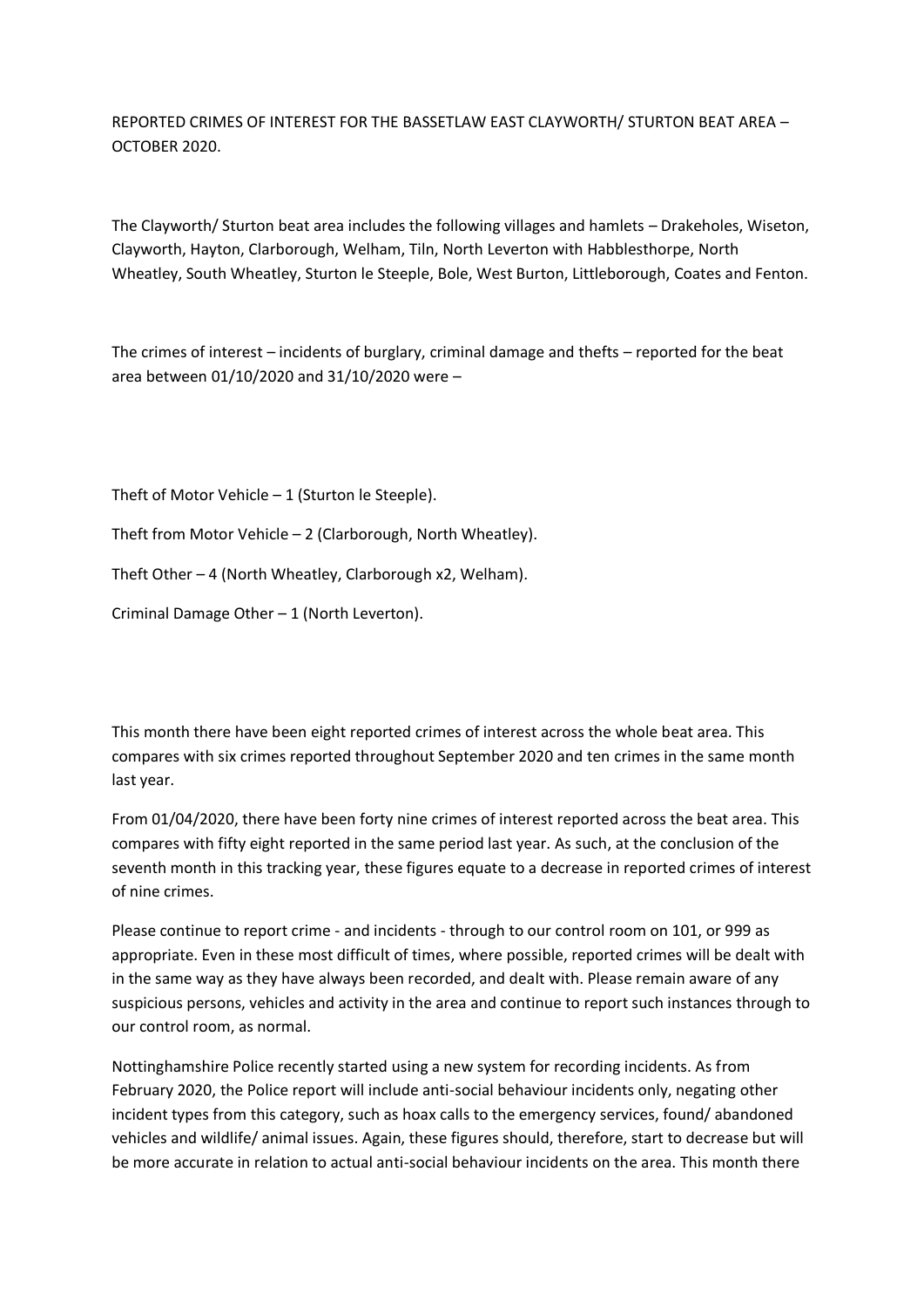have been six reported incidents of anti-social behaviour across the whole beat area. This compares with one reported incident for September 2020 and seven reported for the same month in 2019.

For those of you that follow national, and also regional, news programmes, certainly throughout the pandemic situation we are in, you will have noticed an increase in the number of incidents where a victim has been scammed. Some scammers are operating under the front of the situation, in relation to purporting to be able to supply equipment and supplies relating to the same. Nottinghamshire Police, and forces nationwide, does receive calls from victims, and potential victims, of scammers where phone calls are received and scammers are claiming to be from the Police, the Bank and also from HMRC department. Be clear, that you would never receive phone calls from these people asking, or making enquiries about your personal details, particularly bank details. Sometimes the scammers might give you a further telephone number to contact, including 999, which might sound very genuine. However, the scammers would invariably have not terminated the original call and when ringing the number, which you think you are ringing, the call is resumed by the scammers, probably even a colleague of the original scammer, which might make it seem even more genuine a call. Please terminate these calls as abruptly as you need to. Confirmation of any earlier call from your bank, or other organisation, can then be made from using contact numbers you have for them, either through paperwork you have in relation, or searching the intranet for customer services contact details. Towards the end of October, the control room received a number of calls from older residents, in rural Bassetlaw, including Ranskill and Blyth, who have been approached by telephone from people purporting to be working for the Metropolitan Police, and have subsequently been scammed out of money and/ or property.

It has become noticeable over the last couple of months, in particular, that criminals would appear to be targeting small trailers. Across the three beat areas which I cover, there have been three thefts of trailers over the last couple of months in Clayworth, Clarborough and Beckingham. If you do own a small trailer, it would be good practice to store the same away from view from the public highway and also to chain it up to other items stored alongside, particularly to a non-moveable structure which would make a theft more difficult to succeed in.

Also, over the last few weeks, there has been a noticeable increase in scrap collectors operating in the area. Some of these, I am sure, will be operating legally with the appropriate licence. However, there will be others that are not. Over the last month, or so, there has been an increase in scrap metals being stolen from properties. Please ensure that this type of material, too, is not left in full view of the public highway offering temptation to any potential criminals.

There have been more recent calls received to the control room of door step salespersons operating in the area, particularly Clarborough and Wheatley, where one of the persons, themselves, had confirmed that he was working as part of a re offending scheme. Please continue to report this type of activity in the area to our control room so that Police attendance can hopefully ascertain identities of these cold callers and the organisations which they are potentially working for.